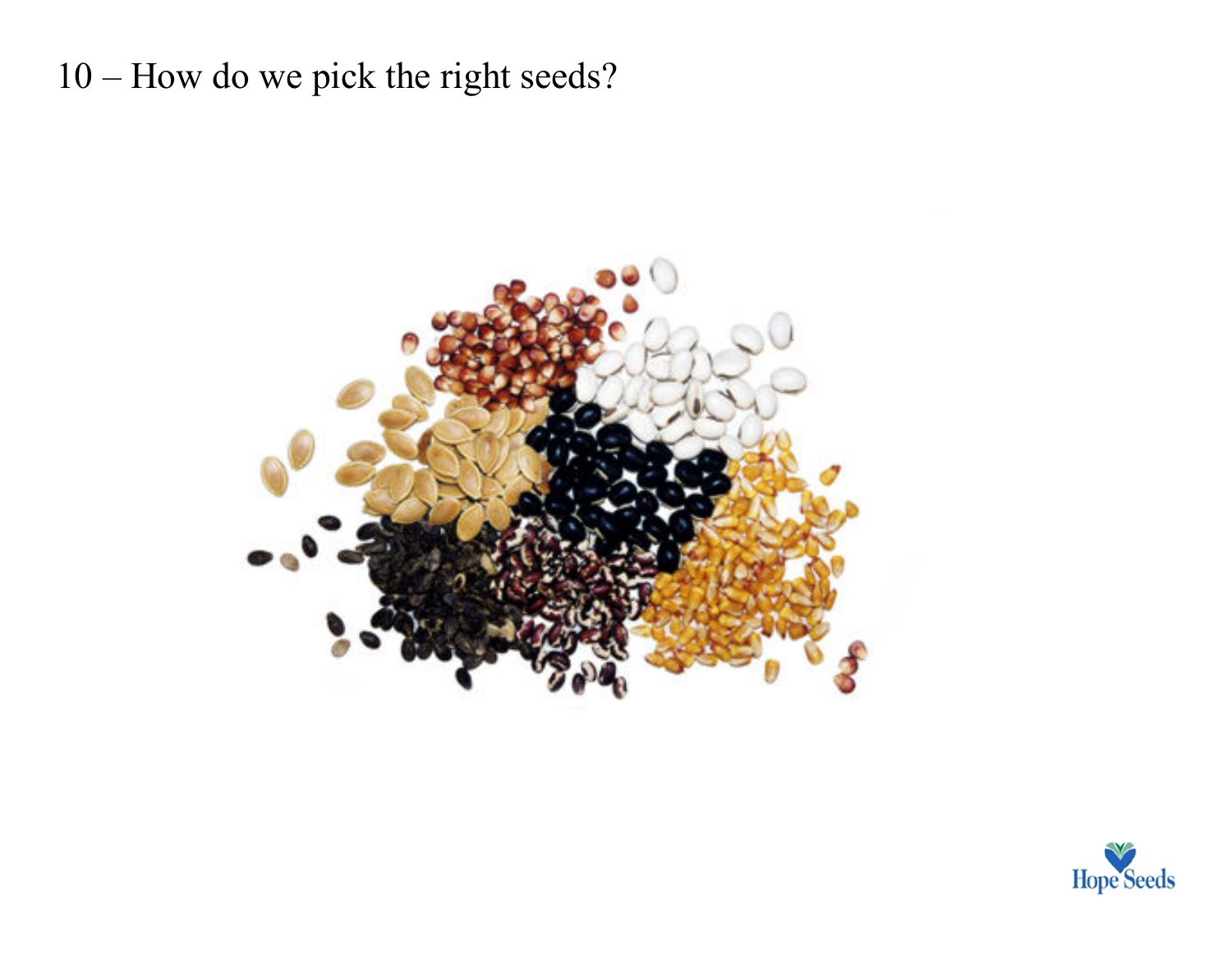## 10 – How do we pick the right seeds?

- We cannot grow just any kind of seed in our garden. We need to pick plants that will grow in our area.
- We need to pick good, healthy seeds so we get good, healthy crops.
- We need to have a good variety of plants so we can get good nutrition from the plants we eat.

**God's Word: "**God is the One who gives seed to the farmer. And he gives bread for food. And God will give you all the seed you need and make it grow. He will make a great harvest from your goodness." 2 Corinthians 9:10

\*Seeds of faith are sown in the hearts of people so they too can grow. The faith in Jesus which grows will produce acts of kindness and love. God's grace is the only thing that can make our goodness grow. Our seeds of faith come from Him and His grace helps us know Him better. Remember to thank God for His wonderful love for us!

**Activity:** (Materials – crayons or colored pencils) Do Activity Card Ls. 10